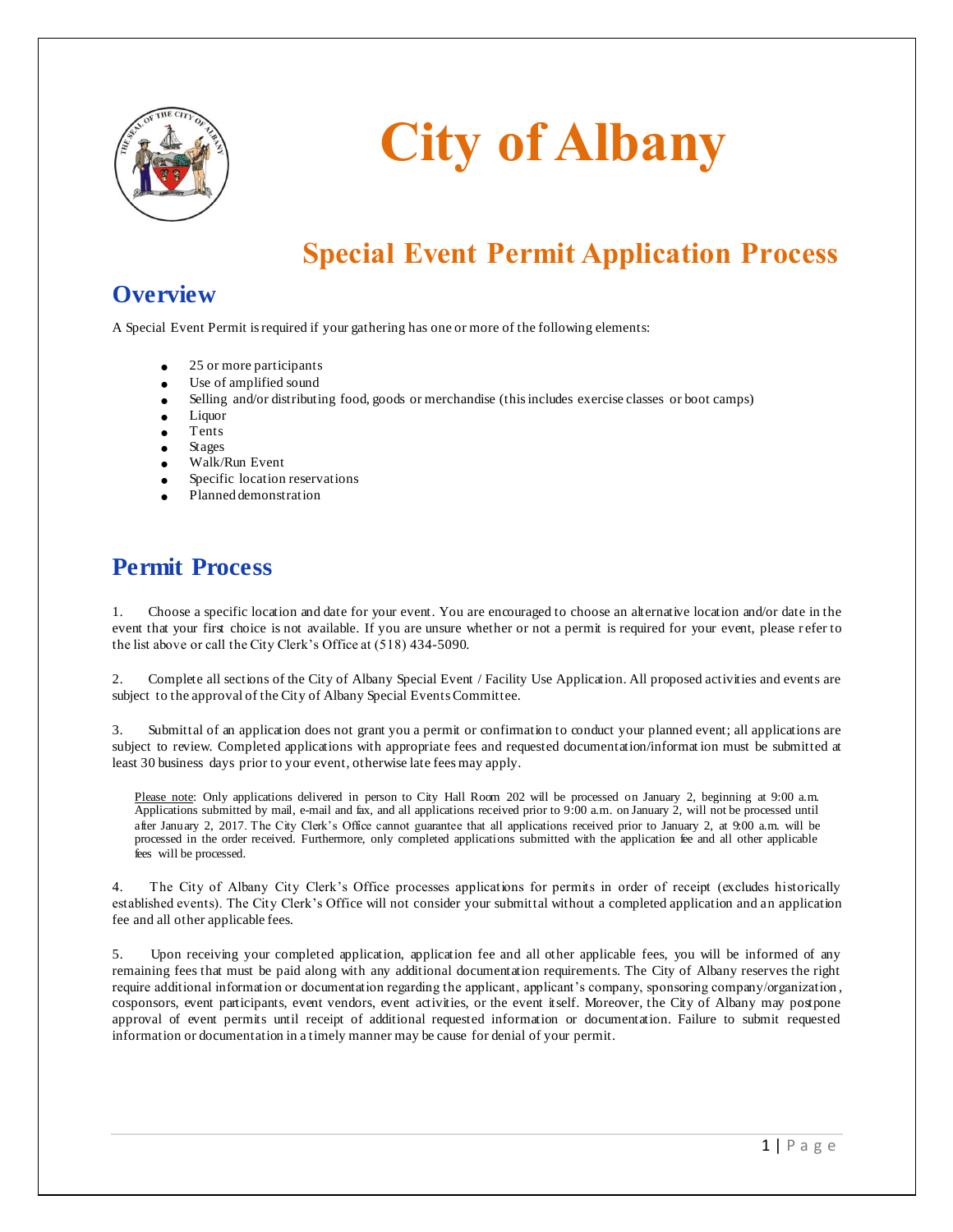6. Some applicants may be required to submit documents to satisfy insurance requirements. A **Certificate of General Liability Insurance** in the amount of \$1,000,000 naming the City of Albany as "additional insured on a primary and noncontributing basis" is required. Also included should be the set up and tear do wn dates. Your permit will not be issued until the Certificate of Insurance has been received and approved.

If you are planning to hold an event at 6Mile Waterworks Pavilion you will need to provide insurance naming both the **City of Albany** and **Albany Water Board** as additionally insured as additional insured on a primary and non-contributing basis on your General Certificate of Liability Insurance for \$1,000,000.

7. Applicants are required to inform the City Clerk's Office in writing of any and all amendments to the original application and/or cancellation prior to the event day.

8. Once all of the requirements have been fulfilled, including receipt or all documents and full payment, a Spec ial Event Permit will be issued if the Special Events Committee has approved the applicat ion (event) with 15-20 business days, unless otherwise stated.

9. Please note: Costs incurred promoting and marketing events prior to the issuance of an approved City of Albany Special Event Permit, and changes/modifications relative to the event from the City of Albany and/or the Mayor's Office of Special Events and other City of Albany departments is at the sole expense and risk of the Event Organizer and/or Applicant. The applicant is also required to provide recycling to attendees for events where trash is generated.

10. **Please note: the City of Albany's hydraulic stage is not available for any Special Events.** Applicants must make accommodations for their own stage.

Submit the completed Special Event Permit Application to:

City Hall - 24 Eagle St., Room 202 Albany, NY 12207 Telephone: (518) 434-5090 Fax: (518) 434-5081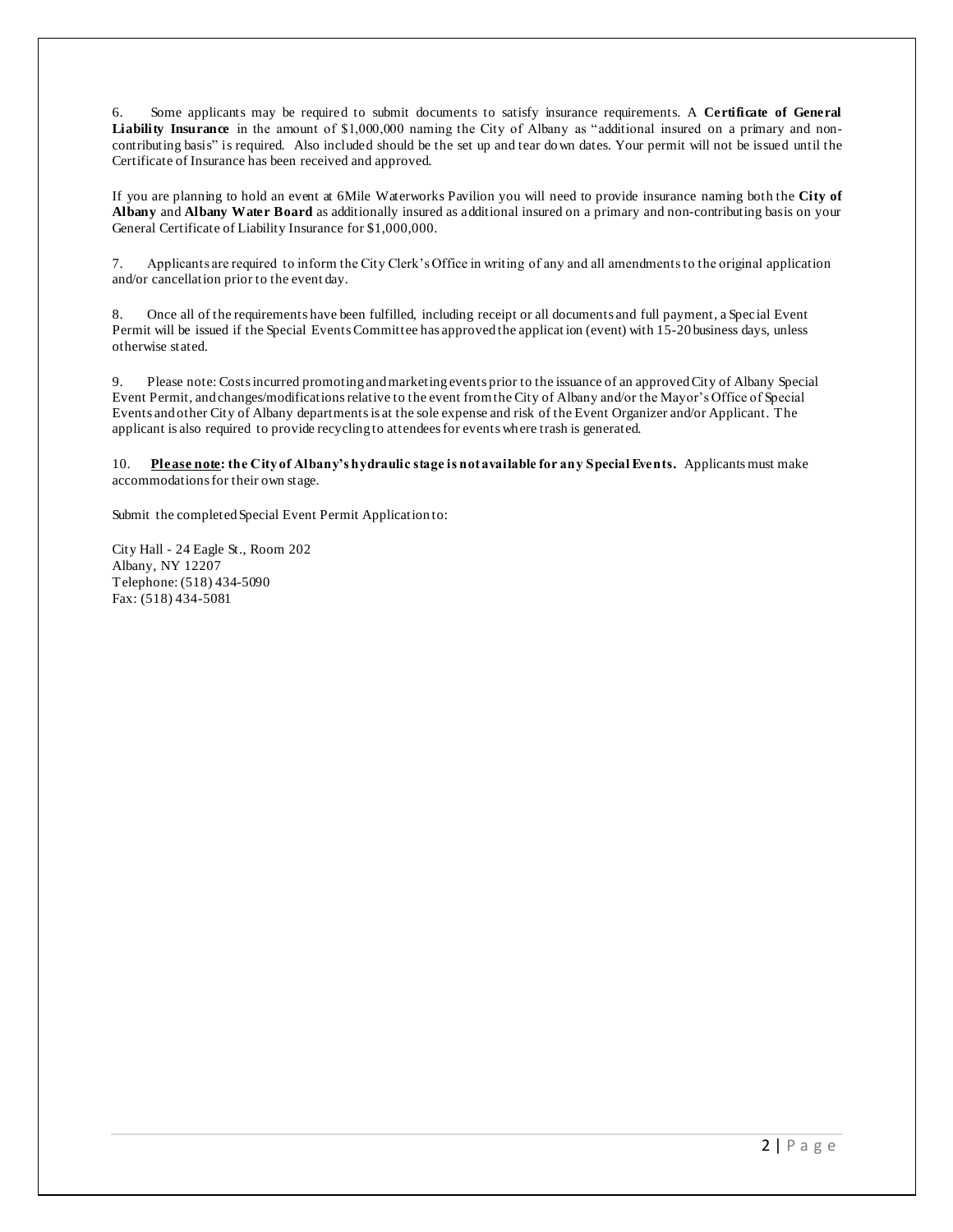| Residency verified $\square\square \text{Yes} \square \square \text{No}$<br>Driver's License # $:$ | City of Albany<br>Special Events Application                                                         | For Official Use ONLY (time stamp)                                                                  |  |  |  |  |
|----------------------------------------------------------------------------------------------------|------------------------------------------------------------------------------------------------------|-----------------------------------------------------------------------------------------------------|--|--|--|--|
| <b>Step 1 - Event Information</b>                                                                  |                                                                                                      | This event is LATE add \$40.00 late fee                                                             |  |  |  |  |
|                                                                                                    |                                                                                                      |                                                                                                     |  |  |  |  |
|                                                                                                    |                                                                                                      |                                                                                                     |  |  |  |  |
|                                                                                                    |                                                                                                      |                                                                                                     |  |  |  |  |
|                                                                                                    |                                                                                                      |                                                                                                     |  |  |  |  |
|                                                                                                    |                                                                                                      | Hours of Event, If Athletic Event or Parade, Please Include Step off Time: ________________________ |  |  |  |  |
|                                                                                                    |                                                                                                      |                                                                                                     |  |  |  |  |
| Estimated Attendance (Crowd Size):                                                                 |                                                                                                      | Will Alcohol Be Served? No Yes<br>People                                                            |  |  |  |  |
|                                                                                                    |                                                                                                      |                                                                                                     |  |  |  |  |
| Non-Profit – If Yes, please verify status:                                                         | N <sub>o</sub><br>Yes                                                                                |                                                                                                     |  |  |  |  |
|                                                                                                    |                                                                                                      |                                                                                                     |  |  |  |  |
|                                                                                                    |                                                                                                      |                                                                                                     |  |  |  |  |
|                                                                                                    |                                                                                                      |                                                                                                     |  |  |  |  |
|                                                                                                    |                                                                                                      |                                                                                                     |  |  |  |  |
|                                                                                                    |                                                                                                      |                                                                                                     |  |  |  |  |
|                                                                                                    | On site Contact on Event Day: ___________________________Cell Number: ______________________________ |                                                                                                     |  |  |  |  |
|                                                                                                    |                                                                                                      |                                                                                                     |  |  |  |  |
|                                                                                                    |                                                                                                      |                                                                                                     |  |  |  |  |
|                                                                                                    |                                                                                                      |                                                                                                     |  |  |  |  |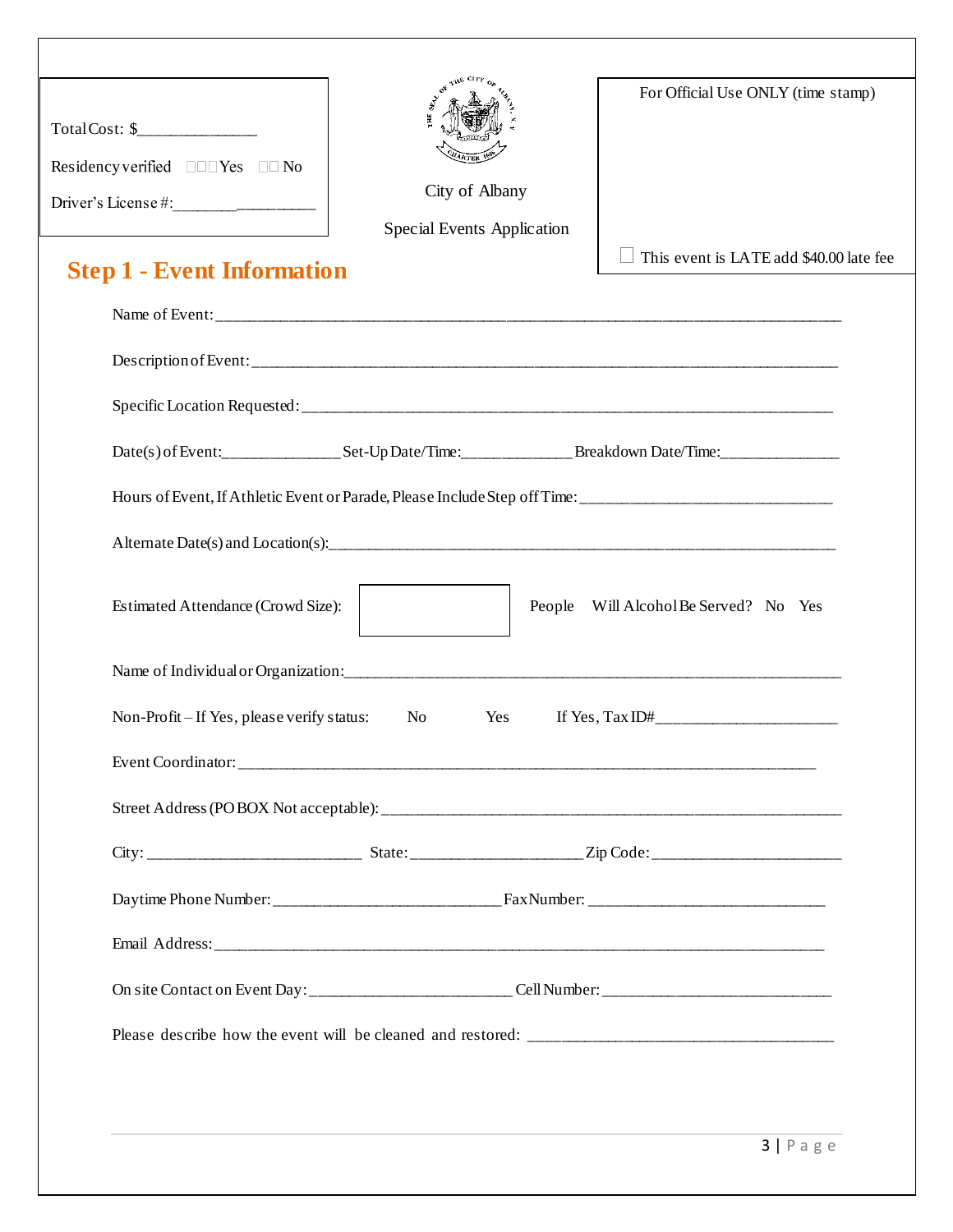# **Step 2 - Additional Information – Privately Supplied Equipment**

#### **Amplified Sound**

*Any amplified sound is subject to the City of Albany Noise Ordinance*

| List Hours (no electronic amplification may be used before 10 am and after 6pm) (inside the Washington Park Lake                                                                                                                                                                                |
|-------------------------------------------------------------------------------------------------------------------------------------------------------------------------------------------------------------------------------------------------------------------------------------------------|
|                                                                                                                                                                                                                                                                                                 |
| <b>Stages</b>                                                                                                                                                                                                                                                                                   |
|                                                                                                                                                                                                                                                                                                 |
|                                                                                                                                                                                                                                                                                                 |
|                                                                                                                                                                                                                                                                                                 |
| <b>Tents</b>                                                                                                                                                                                                                                                                                    |
| If you are planning to erect tents or canopies, please describe (No stakes can be used to secure the tent, only weights<br>can be used to secure the tent)                                                                                                                                      |
|                                                                                                                                                                                                                                                                                                 |
|                                                                                                                                                                                                                                                                                                 |
|                                                                                                                                                                                                                                                                                                 |
| $\mathbf{r}$ and $\mathbf{r}$ are the second as $\mathbf{r}$ as $\mathbf{r}$ as $\mathbf{r}$ as $\mathbf{r}$ as $\mathbf{r}$ as $\mathbf{r}$ as $\mathbf{r}$ as $\mathbf{r}$ as $\mathbf{r}$ as $\mathbf{r}$ as $\mathbf{r}$ as $\mathbf{r}$ as $\mathbf{r}$ as $\mathbf{r}$ as $\mathbf{r}$ as |

**Inflatable Devices are prohibited on City of Albany property.**

# **Step 3 - City Equipment and Department / Services Requested**

(applicant is responsible for all fees incurred)

**NO TE: no electronic amplification may be used before 10 am and after 6 pm in parks bounded by residential neighborhoods, or for activities and events at the Washington Park Lake House after the hour of 11 pm.**

| <b>Barricades</b> (Metal-Bike Rack Style; 8 feet long)                                                     |        | Linear Feet Needed: ____________ |  |  |  |  |  |
|------------------------------------------------------------------------------------------------------------|--------|----------------------------------|--|--|--|--|--|
|                                                                                                            |        |                                  |  |  |  |  |  |
|                                                                                                            |        |                                  |  |  |  |  |  |
| Trash Bins Quantity:                                                                                       | $\Box$ |                                  |  |  |  |  |  |
| <b>Electrical Power</b> (electrical drop)                                                                  |        | Drops needed:                    |  |  |  |  |  |
| Albany Fire Dept. EMS Coverage (EMS coverage required if expected attendance is greater than 5,000 people) |        |                                  |  |  |  |  |  |
|                                                                                                            |        |                                  |  |  |  |  |  |
|                                                                                                            |        |                                  |  |  |  |  |  |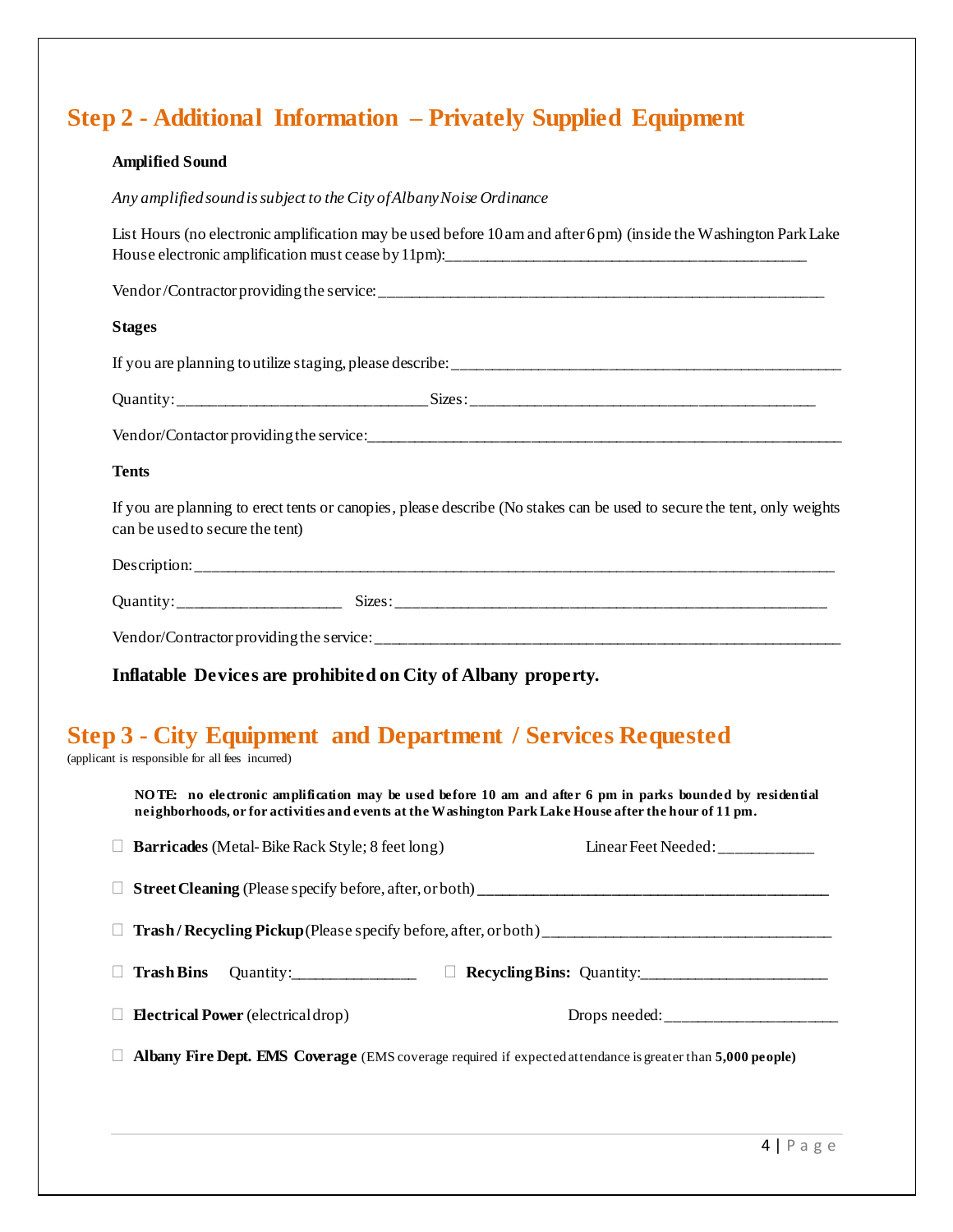| <b>POLICE SERVICES:</b>                                                                                                                                                                                                                                         |  |  |  |
|-----------------------------------------------------------------------------------------------------------------------------------------------------------------------------------------------------------------------------------------------------------------|--|--|--|
| Will this event require <b>Traffic</b> Control?<br>(If yes, provide a brief explanation)                                                                                                                                                                        |  |  |  |
| Will this event require Crowd Control?                                                                                                                                                                                                                          |  |  |  |
| (If yes, provide a brief explanation)                                                                                                                                                                                                                           |  |  |  |
| Will this event require Parking Restrictions? ___________________________________<br>(If yes, provide a brief explanation of area including streets and addresses where parking will be restricted)                                                             |  |  |  |
|                                                                                                                                                                                                                                                                 |  |  |  |
| FIRE SERVICES:                                                                                                                                                                                                                                                  |  |  |  |
| <b>YES</b><br>N <sub>O</sub><br>Will this event require dedicated EMS* or Fire Suppression** units?                                                                                                                                                             |  |  |  |
| (*Mandatory for Part 18 Permits over 5,000 people) (**Mandatory of fireworks)                                                                                                                                                                                   |  |  |  |
| Fees are based on EMS and Fire Suppression Services billing period beginning half an hour before on site time and ending half an hour after<br>leaving scene. If you are requesting to utilize fireworks for an event, provide the necessary information below: |  |  |  |

**Exact Location** 

Start Time / End Time

**PART 18**: Please visit the New York State website, listed below, for information pertaining to a Part 18 Permit.

<http://www.health.ny.gov/professionals/ems/part18.htm>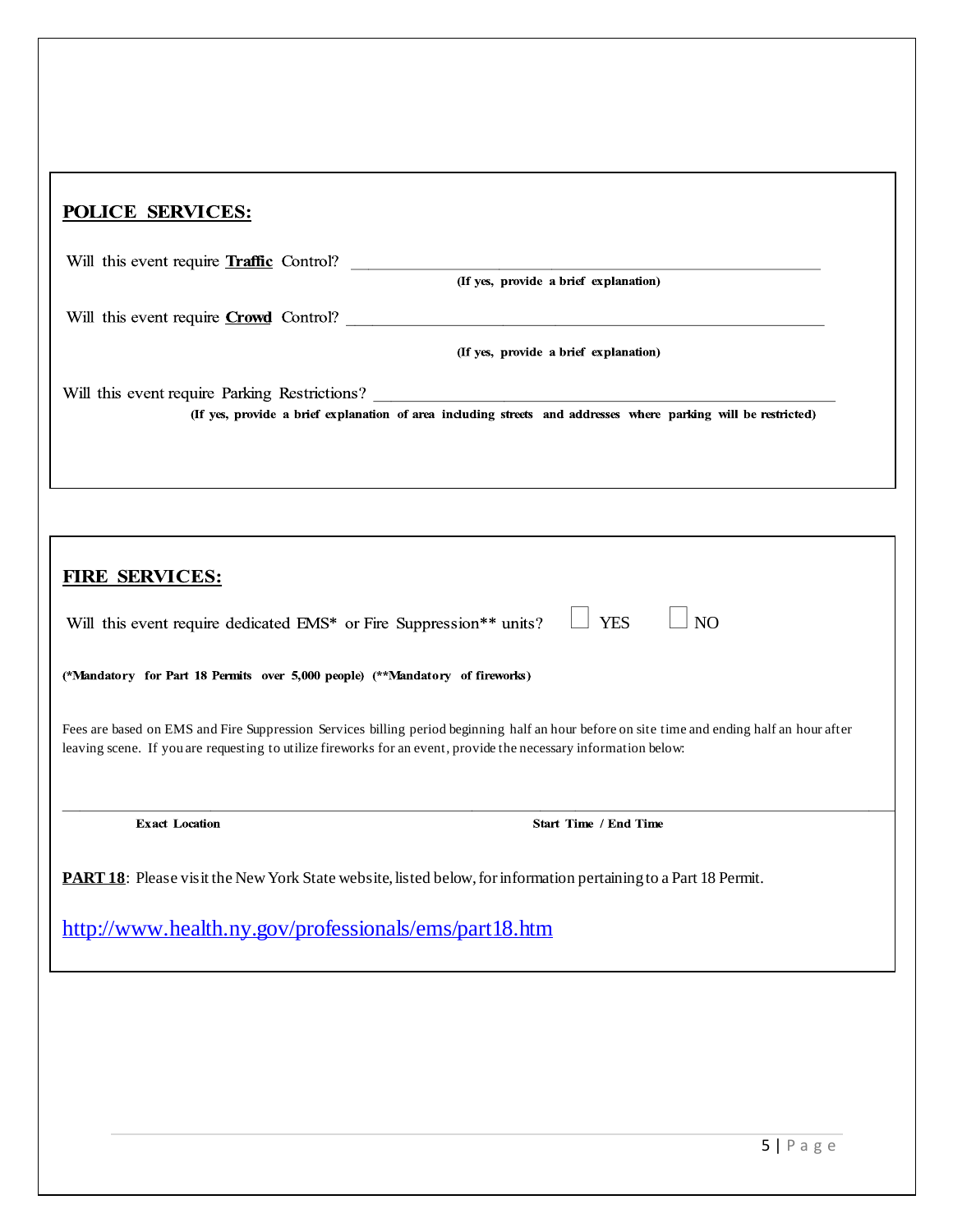#### **Step 4 - Read**

**NOTE:** Applicant is solely responsible for costs incurred for City services rendered for each event. No alc ohol is permitted without the approval of an Open Container Permit. A copy of the permit must remain on-site for inspector's review.

Applicants must apply with the City of Albany, Albany County and/or the State of New York for alcohol, merchandise vending, food vending, and other sampling.

The City is unable to provide amenities such as port-a-johns/portable washrooms, tables, chairs, or medical services (other than EMS). The applicant is required to secure port-a-johns/portable washrooms, chairs, trash boxes, and any medical needs for the event at the applicant's expense. The applicant is also required to provide recyc ling to attendees for events where trash is generated. Failure to adequately provide such amenities could result in the event applicant(s) or coordinator(s) inability to hold future events in the City of Albany.

Spec ial Events cancellations or cancellation of requested servic es must be made in writing ten days prior to the event. Failure to provide written verification may result in the sponsor(s) being required to reimburse the City of Albany for the agreed upon servic es. A c ertific ate of insurance must be delivered to City of Albany, City Clerk's Office, 24 Eagle Street Room 202, Albany NY 12207. The c ertific ate must evidence General Liability Insurance, with a \$1,000,000.00 limit of liability, naming the City of Albany, its officers, agents, and employees as additional insured on a primary and noncontributing basis, w hile spec ific ally referenc ing the scheduled event. Each vendor or contractor must provide proof of insurance.

### **Step 5 - Complete, Sign, and Date**

By signing and submitting this Special Events Application, the sponsoring organization agrees to indemnify, defend and hold harmless the City of Albany and it's officers, employees, and agents from and against any and all loses, costs (including but not limited to, litigation costs and attorney fees) clams, suits, actions damages, liability and expenses occasioned wholly or in part by Event sponsor's act or omission or negligence or fault or the act or omission or negligence or fault of Event sponsor's agents subcontractors suppliers, employees or servants in connection with the Permit.

Legal Name of Organization (if applicable):\_\_\_\_\_\_\_\_\_\_\_\_\_\_\_\_\_\_\_\_\_\_\_\_\_\_\_\_\_\_\_\_\_\_\_\_\_\_\_\_\_\_\_\_\_\_\_\_ Authorized Signer (print name) and Title: Signature:  $\Box$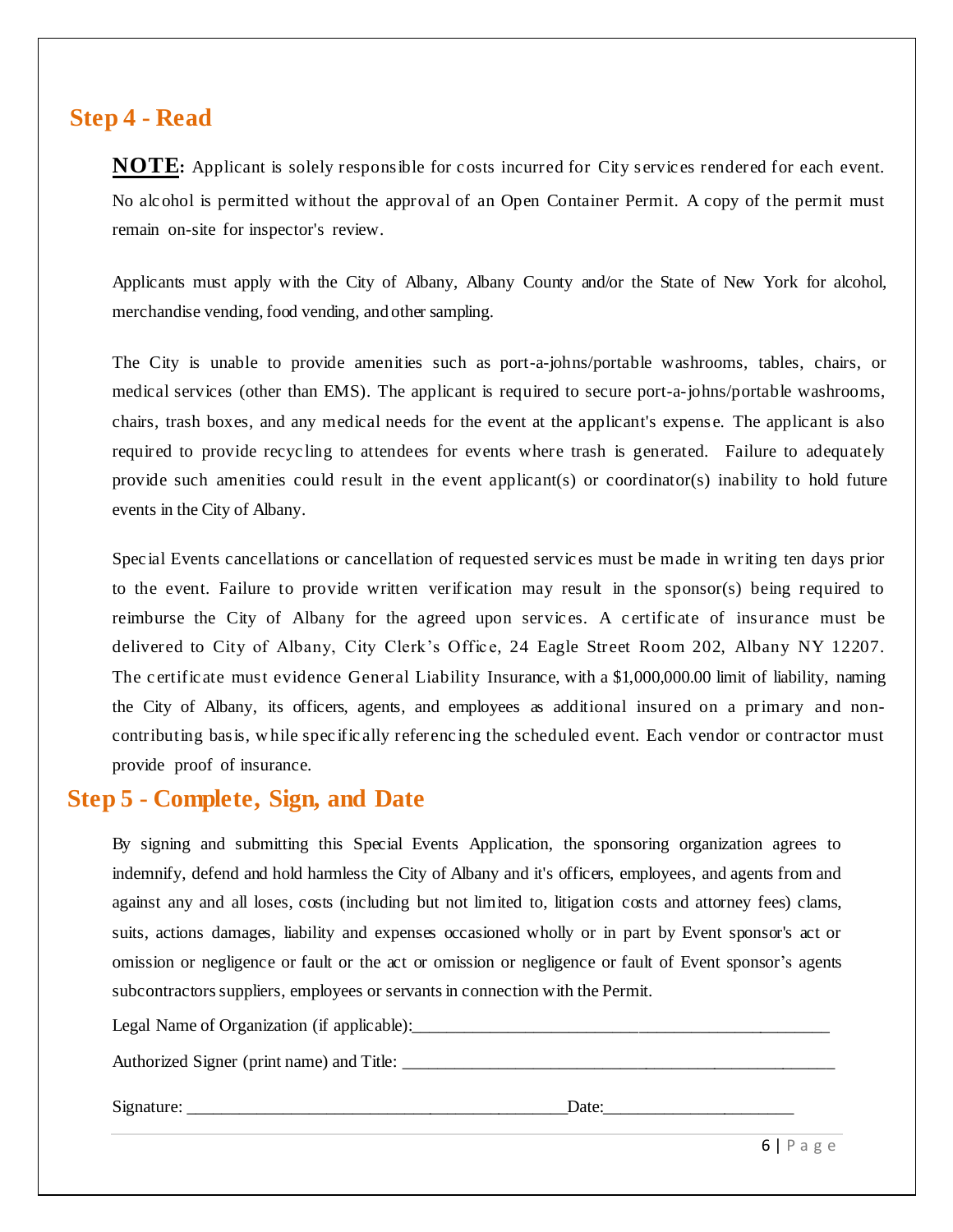| <b>CITY OF ALBANY</b>                                                                                                                                                                     |                                                                                                                                                                                                                                 |                            |  |  |  |  |  |  |
|-------------------------------------------------------------------------------------------------------------------------------------------------------------------------------------------|---------------------------------------------------------------------------------------------------------------------------------------------------------------------------------------------------------------------------------|----------------------------|--|--|--|--|--|--|
|                                                                                                                                                                                           | <b>SPECIAL EVENT APPLICATION FEES</b>                                                                                                                                                                                           |                            |  |  |  |  |  |  |
| <b>APPLICATION FEES</b><br>(Non-refundable) (unable to be waived*)                                                                                                                        | Participants 1-25<br>\$0 (notice to the Clerk's Office)<br>\$27.50<br>Participants<br>26-49<br>Participants 50-2499<br>\$55<br>Participants 2500 or more<br>\$275                                                               |                            |  |  |  |  |  |  |
| Must be received by the City Clerk's Office at<br>least 30 days prior to the proposed event                                                                                               | Washington Park Additional Surcharge Fee (50%)<br>Participants 1-25<br>\$0<br>Participants 26-49<br>$$13.75 + $27.50 = $41.25$<br>Participants 50-2499<br>$$27.50 + $55.00 = $82.50$<br>Participants 2500 or more               | $$137.50 + $275 = $412.50$ |  |  |  |  |  |  |
| Late Application Fee (Unable to be waived)<br>(Fee imposed if the application is submitted to the City<br>Clerk's Office less than 30 days prior to the earliest<br>scheduled event date) | \$40.00                                                                                                                                                                                                                         |                            |  |  |  |  |  |  |
| *Applications for demonstrations, marches, parades or<br>protests may be granted an application fee waiver pursuant<br>to Section 251-26 of the City Code if requested                    |                                                                                                                                                                                                                                 |                            |  |  |  |  |  |  |
| <b>USAGE FEES</b>                                                                                                                                                                         |                                                                                                                                                                                                                                 |                            |  |  |  |  |  |  |
| <b>Lincoln Park Bowl &amp; other park</b><br>venues<br>4 hour permit (\$25.00 per hour over 4 hours)                                                                                      | Commercial/<br>Non-Profit/<br>Non-Resident<br>Resident                                                                                                                                                                          |                            |  |  |  |  |  |  |
| (picnic areas may not be reserved)                                                                                                                                                        | Participants<br>1-49<br>\$30<br>\$60<br>\$100<br>Participants<br>50-150<br>\$50<br>\$200<br>Participants<br>151-300<br>\$100<br>\$200<br>\$350<br>Participants<br>301-500<br>Participants<br>\$300<br>\$500<br>501-2,500        |                            |  |  |  |  |  |  |
| <b>Washington Park</b><br>4 hour permit (\$25.00 per hour over 4 hours)<br>(picnic areas may not be reserved)                                                                             | Non-Profit/<br>Commercial/<br>Resident<br>Non-Resident                                                                                                                                                                          |                            |  |  |  |  |  |  |
|                                                                                                                                                                                           | $1 - 49$<br>\$150<br>Participants<br>\$75<br>\$125<br>\$200<br>Participants<br>50-150<br>\$200<br>\$350<br>Participants<br>151-300<br>\$300<br>\$500<br>Participants<br>301-500<br>\$500<br>\$1000<br>Participants<br>501-2,500 |                            |  |  |  |  |  |  |
|                                                                                                                                                                                           |                                                                                                                                                                                                                                 |                            |  |  |  |  |  |  |